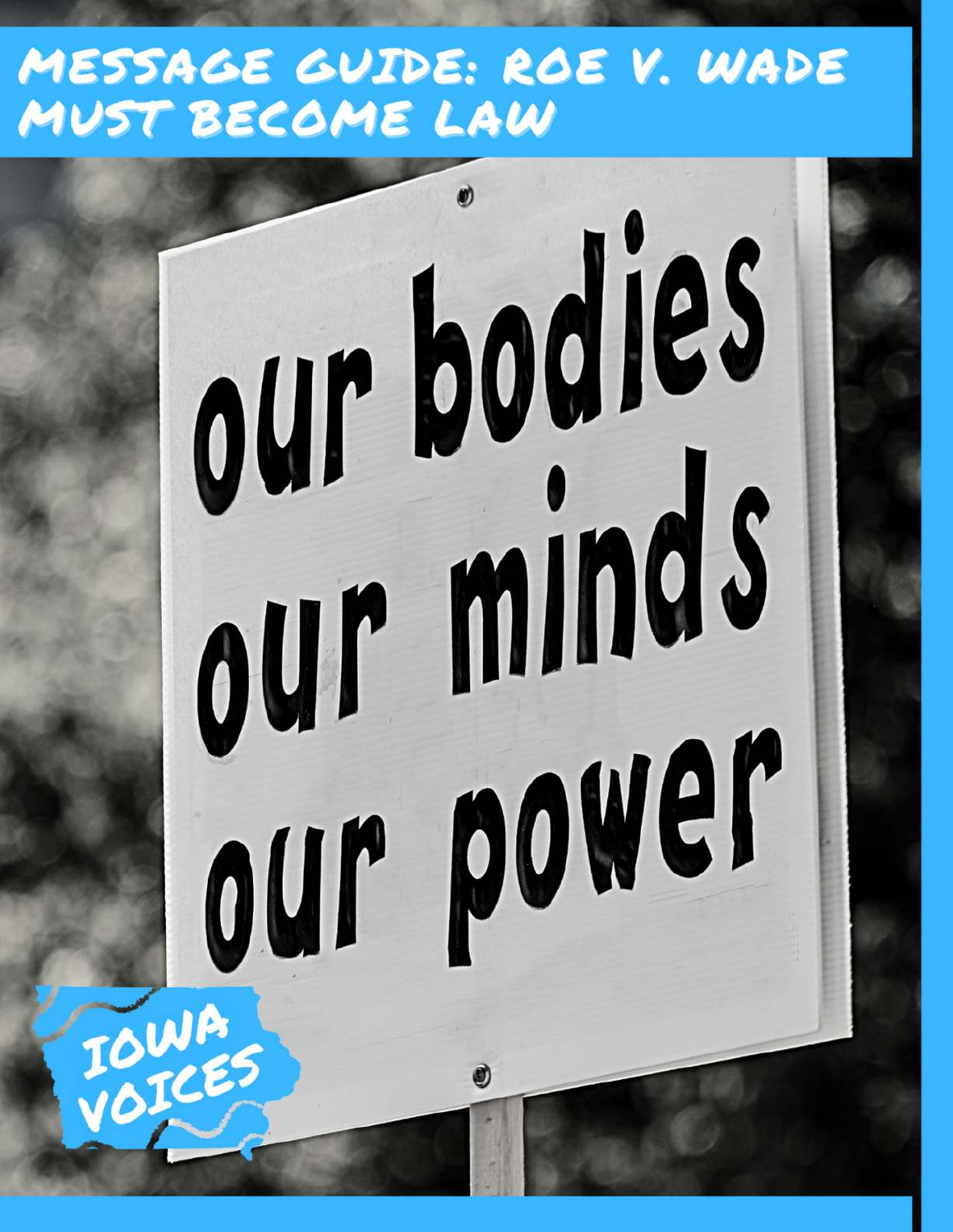

# Message Guide: Roe v. Wade Must Become Law

For too long Senator Grassley has stacked our nation's highest court. Now, after fast tracking conservative judges and blocking judges like Merrick Garland, the Supreme Court has ruled in favor of the minority public opinion.

Two-thirds of Americans believe abortion should be accessible, but today's Supreme Court decision reverses Roe v. Wade and paves the way for anti-abortion legislators, like Gov. Kim Reynolds, to make it a crime in Iowa.

Iowans know this move lacks common sense and puts people in danger. We need leaders who will support President Biden's effort to make Roe v. Wade law.

| <b>KEY MESSAGE GUIDANCE</b> |   |
|-----------------------------|---|
| <b>SAMPLE MESSAGE</b>       |   |
| <b>SAMPLE MESSAGE</b>       |   |
| <b>SAMPLE MESSAGE</b>       | ¥ |
| KEY RESEARCH TAKEAWAYS      | ¥ |
| SOCIAL MEDIA GRAPHICS       |   |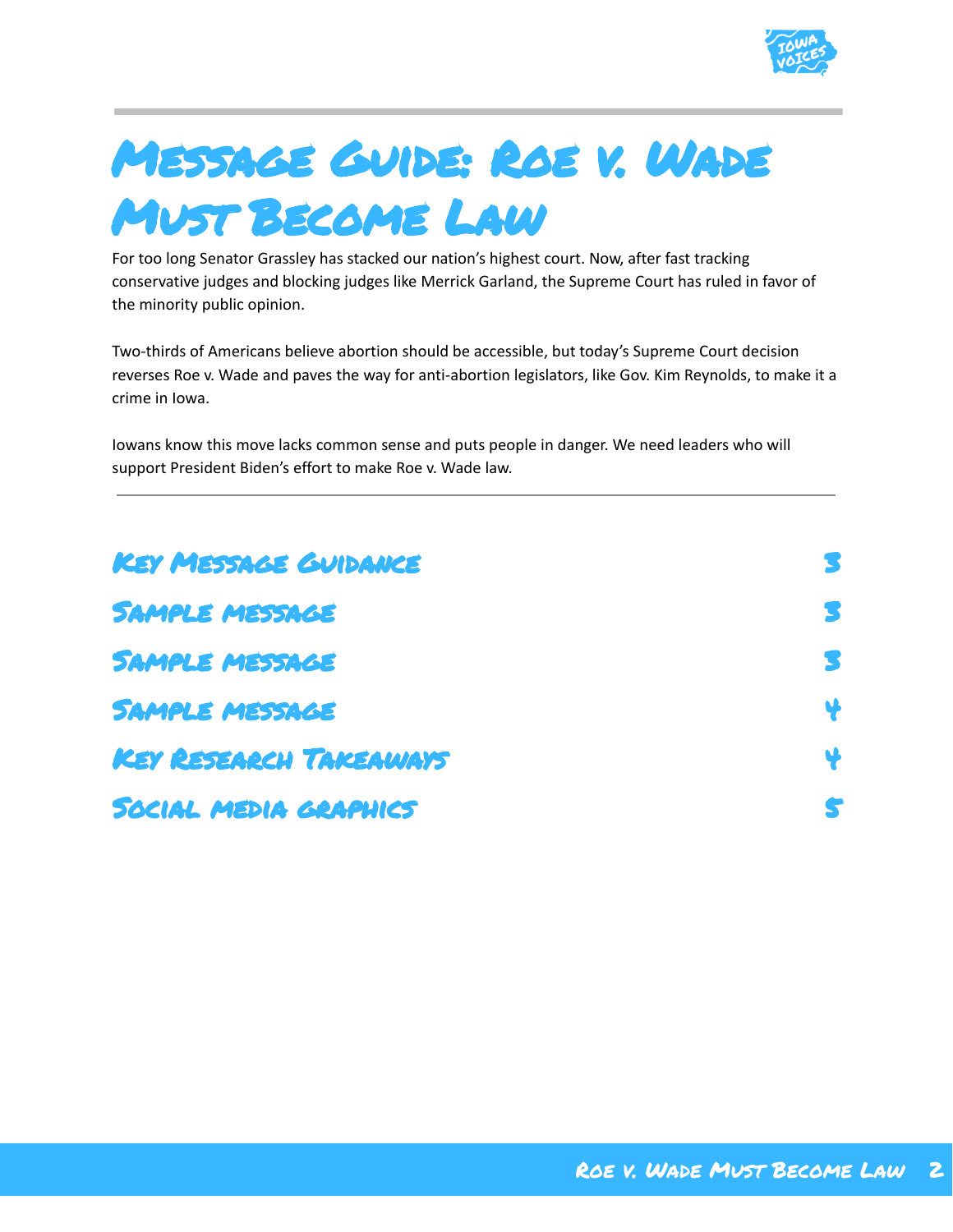

## <span id="page-2-0"></span>Key Message Guidance

Start with a shared values statement.

Name the problem and define the opposition to our shared value. *However, don't repeat the opposition's message, even to negate it. Speak proactively to reframe the issue.*

Frame the opposition as a "hurdle" we can overcome, rather than a "barrier" that stops us.

Make voters the protagonists and focus on values.

Provide tangible outcomes, end with a call to action.

### <span id="page-2-1"></span>Sample message

| No matter our income or where we live, most lowans value the freedom to<br>access safe and legal abortion protected by Roe v. Wade.                                                                                                                                                                                                     | <b>Shared Value</b>                       |
|-----------------------------------------------------------------------------------------------------------------------------------------------------------------------------------------------------------------------------------------------------------------------------------------------------------------------------------------|-------------------------------------------|
| But Governor Reynolds' agenda is not about improving the health of lowans<br>but instead would take away their fundamental rights. If she truly valued life,<br>she would get to work solving public health crises like rising maternal<br>mortality rates and alarming increases in sexually transmitted diseases across<br>the state. | Define the<br>opposition and<br>tangibles |
| If we hold Governor Reynolds accountable and advocate for comprehensive<br>health care, we can elect leaders who will improve public health, which<br>includes protecting Roe v. Wade.                                                                                                                                                  | Call to action                            |

### <span id="page-2-2"></span>Sample message

| No matter where we're from or what we do, most lowans believe in the<br>freedom to access contraception and the education we need to prevent<br>sexually transmitted diseases.                                                                                                                                                 | <b>Shared value</b>                    |
|--------------------------------------------------------------------------------------------------------------------------------------------------------------------------------------------------------------------------------------------------------------------------------------------------------------------------------|----------------------------------------|
| Unfortunately, Governor Reynolds has significantly limited access to<br>contraception and sex education with her reckless policies. As a result,<br>sexually transmitted disease is skyrocketing in Iowa, along with unintended<br>pregnancies. And abortions have increased by more than 40 percent in the<br>past two years. | Define the opposition<br>and tangibles |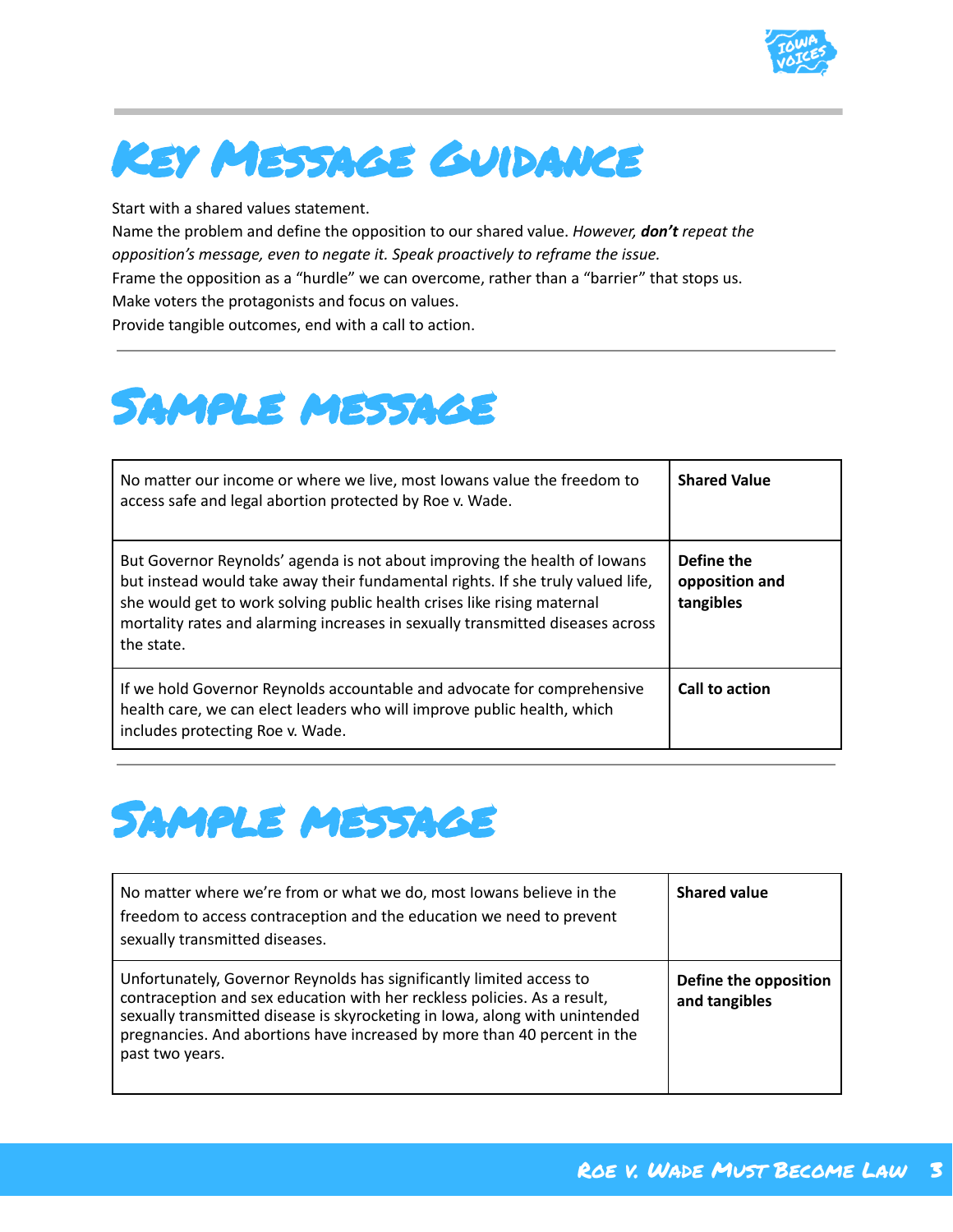

| By standing up to the Governor and advocating for the education our children $\int$ Call to action<br>and families need, we can protect our freedoms and our health. |  |
|----------------------------------------------------------------------------------------------------------------------------------------------------------------------|--|
|                                                                                                                                                                      |  |

#### <span id="page-3-0"></span>Sample message

| No matter our income or where we live, lowans believe in protecting our<br>freedom to reproductive health and safety which includes the access to<br>abortion.                                                                     | <b>Shared value</b>                    |
|------------------------------------------------------------------------------------------------------------------------------------------------------------------------------------------------------------------------------------|----------------------------------------|
| Unfortunately, Governor Reynolds has severely limited access to reproductive<br>health care in Iowa. If she had it her way, women in Iowa won't have access<br>to abortion at all, putting them in danger and risking their lives. | Define the opposition<br>and tangibles |
| If we stand up to these attacks, we can elect leaders who will protect Roe v.<br>Wade, and protect the reproductive health and safety of women across lowa.                                                                        | Call to action                         |

## <span id="page-3-1"></span>Key Research Takeaways

Our message research shows that **public health** messaging most consistently moved voters to dissaprove of Governor Reynolds' anti-abortion and anti-reproductive health agenda. On each metric posed the public health message resonated with Iowa voters.

Coming in behind **public health** were **sex education**, and then **danger**. Across many demographics, Iowa voters were moved by a need to provide **sex education** for **public heath**, and the **dangerous impact limited abortion services have on women** in Iowa.

These findings line up with previous testing that shows **access to healthcare** is strongly supported in Iowa and motivates tough opinions about state leaders who stand in the way of increased access.

Our best message and image tests also lean into values of freedom and independence. Efforts to take these rights and values away are successful ways to frame our messages and fight for Roe v. Wade.